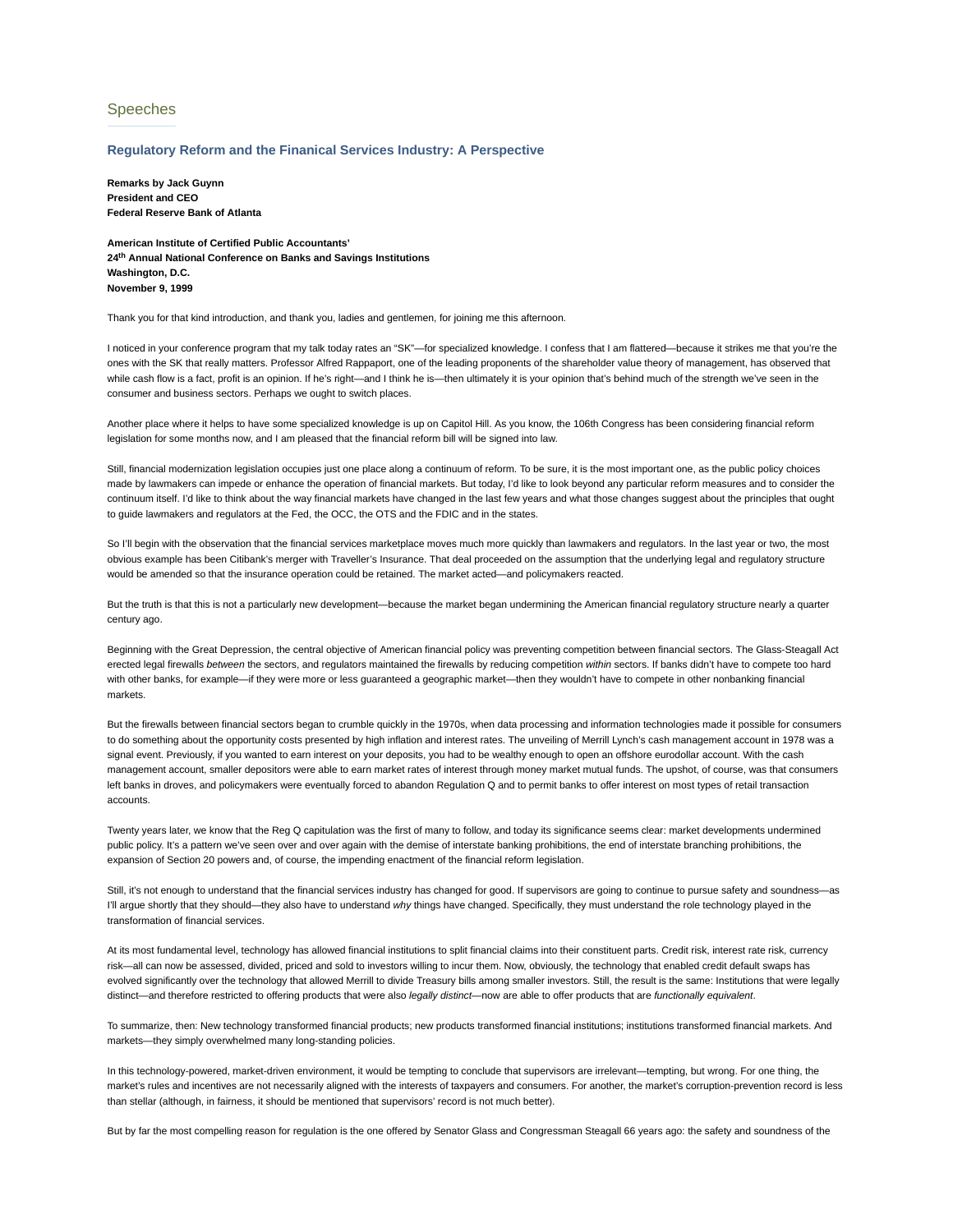U.S. financial system. We need not go back very far to remind ourselves that shocks in the financial system can adversely affect the real economy: In 1987 and again last year, the FOMC was compelled to adjust monetary policy to shield the real economy from domestic and international financial shocks. Ongoing supervision and regulation is essential both to reduce the probability of future shocks and to help us manage those shocks that do occur.

So the first challenge for the Fed and other supervisors is to redefine the term "safety and soundness." The goal, I suspect, will always be the mitigation of systemic risk. But it may no longer be possible or desirable to mitigate systemic risk by preventing the failure of individual financial institutions. Containment, I believe, will be the preferred approach, but even that's easier said than done.

The second challenge is *how* we work, or how we do the containing. Traditional supervisory approaches—as we've already established—cannot keep up with innovations in the financial services marketplace. Even the latest regulatory innovation, the 1988 Basel Accord's risk-based capital model—which took so many years to gain broad acceptance—is completely inadequate as a gauge for determining capital requirements for many very large institutions.

The question, then, is how examiners—equipped with paper tools in an electronic age—keep up with the market. The answer is that we don't. The answer, I think, is that we enlist the market to help regulate financial firms by shifting most of the risk of failure back to the private sector. But if markets are to reliably safeguard behavior, then banks need to become more transparent. Because if private financial markets and institutions are going to bear a greater risk of failure, they need a much clearer picture of the potential risks they face from other market participants.

If you read the British magazine the Economist, you know that an economic practitioner can play any one of five oral trump cards to win an economic argument. And "transparency," the Economist says, is one of two jokers in the deck. Now, as an engineer who's risen through the Federal Reserve System, I confess that I admire many of my colleagues' facility with economic trump cards. But I also have to admit that there's something to transparency. So for purposes of keeping the relatively simple relatively simple, let me suggest another way of thinking about the dilemma we bank examiners face and what I mean by transparency.

Suppose the Federal Aviation Administration decided that the best way to bring order to the skies was to move its air traffic controllers from the towers to the planes. Instead of hunkering down before banks of radar screens that monitor the real-time location of every craft in the sky, controllers would ride one to a plane, keeping a sharp eye on the instruments and the sky—and hoping for the best. Well, I'm not an aviation historian, and as far as I know, the FAA has never advocated this approach. Still, in the very early days of aviation—when air traffic meant migratory birds—it might have worked.

Ladies and gentlemen, the American financial system is just as dynamic and innovative and fast moving and technologically advanced as the American civil aviation system. And yet, in 1999, we are trying to bring safety and soundness to the financial system the way we were half a century ago: by riding shotgun with the banks. It simply won't work any more. It's not just that there are so many more airplanes in the sky or that they can go anywhere in the world. It's that the market gets bigger and faster and more complicated every day.

What supervisors ought to do is get out of the cockpits. We cannot and should not stop an institution from failing if it isn't fundamentally sound (though I should add that with deposit insurance, we can still save a few of the passengers). As for the safety and soundness of the financial system as a whole, the best thing we can do is help the market police itself. We do that by ensuring that all institutions disclose where they are and where they're going. That, of course, is the job of supervisors, and while it will still require on-site examinations, the model of transparency I've just described would represent a philosophical shift—out of the cockpit.

Still, I do recognize the limits of my analogy. I realize that while establishing aviation transparency may be as simple as erecting radar and installing locator beacons, assessing the condition of financial institutions in markets that change by the second is a far more complicated matter altogether. How, indeed, do we go about establishing transparency in financial markets?

I think it makes sense to start with the easiest question: who directs traffic? Obviously, that's the job of the supervisor. But here I think it's worth emphasizing one thing: directing traffic is not the same thing as determining who goes where or when and how parties depart or arrive. All of those are market decisions. The job of supervisor is to know the location and condition of every market participant and to help them avoid each other—to avoid a systemic collapse—during the voyage.

Well, if it's our job to know where market participants are, the next issue is whose assessment—or whose coordinates—to use. Or to put it another way, who knows better about an institution's condition: the supervisor or the institution? Increasingly, I think the answer is the institution. Here again, the dilemma for supervisors has to do with the speed of markets and the rapid evolution of technology. At large, complex banking organizations—our clever acronym in the S&R world is LCBOs—risk changes by the second. At the Fed we are just beginning to move away from linking capital requirements for LCBOs to so-called "risk buckets." We will instead increasingly rely on an institution's own internal risk assessment models.

Which is not to say that this approach will work for every bank. In the first place, most banks do not require and have not developed internal risk assessment models: only the biggest banks—those that hold the largest share of the nation's assets—do. In the second place, internal risk assessment models will not be sufficient in the absence of external review. Until banks establish a more formal system of external review for their proprietary risk assessment models, supervisors ought to continue to require that banks provide additional information about their activities to the market.

To summarize so far: Because markets move so much faster than supervisors, safety and soundness ought to become more a function of markets, and less a function of supervisors. The job of supervisors will be to require transparency—to ensure that markets get the information they need from individual institutions.

The third question, in my opinion, is the most difficult one: What information constitutes transparency? Put another way, what information facilitates market discipline? There are two issues here. The first is finding the right balance between releasing information that helps the market evaluate risk and not requiring disclosure of information that might help competitors. I concede that this could be difficult. In the case of LCBOs, for example, it's possible that public disclosure of an institution's own internal risk assessment could reveal something about the models used to produce that assessment, which could in turn reveal something about the market position of that institution.

Still, the interest-balancing issue of the information disclosure issue pales in comparison to the second issue, which has to do with the *quality* of the information being disclosed.

The biggest banks in the United States are a conglomeration of dozens of separate and distinct financial businesses. They operate 24 hours a day, seven days a week in hundreds of countries around the world. Their financial condition changes by the second. The critical issue for supervisors and accountants alike is assessing